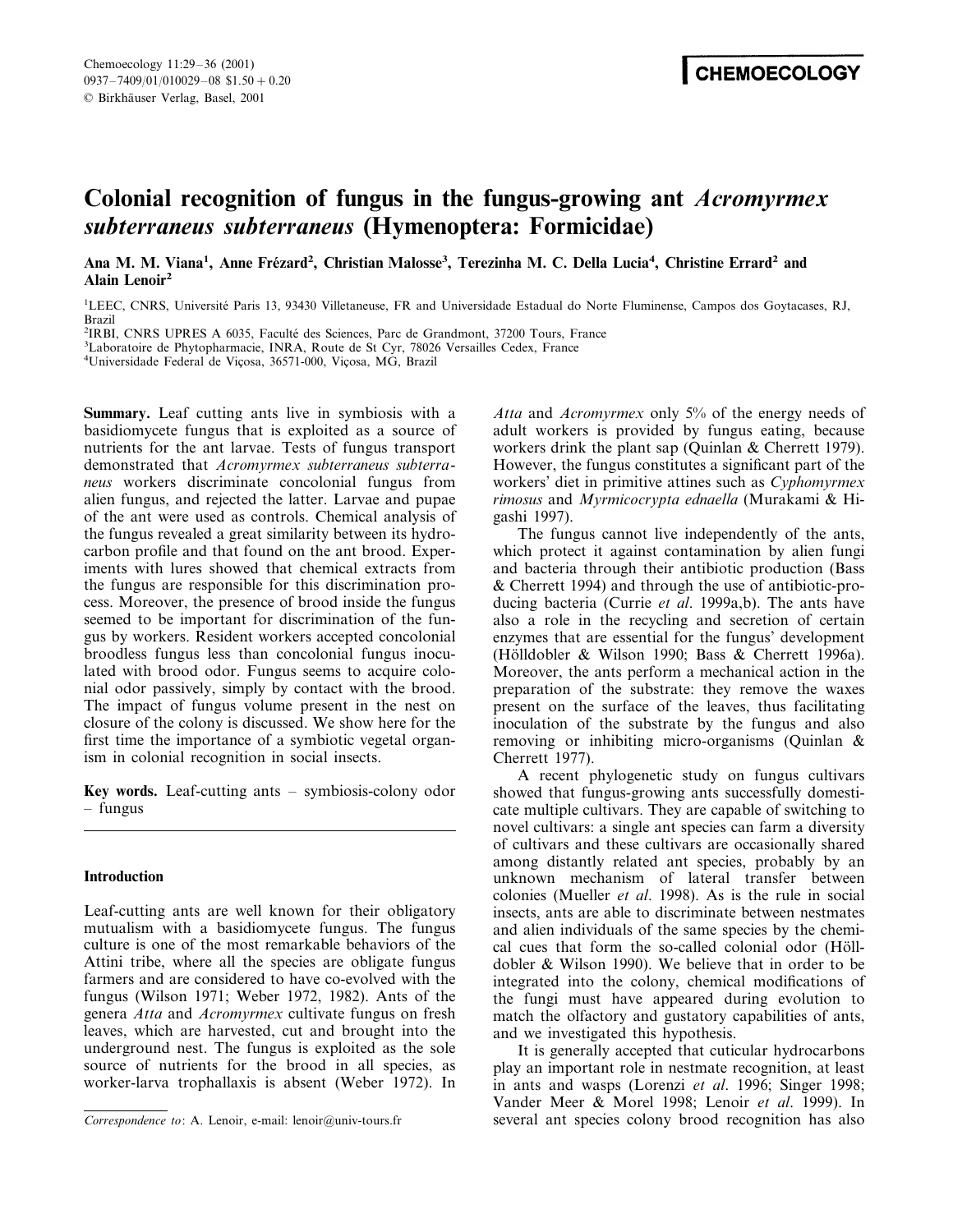been demonstrated. The concolonial brood is accepted and fed by workers. In contrast, allocolonial brood may be rejected or, if accepted, it may temporarily receive quantitatively less care than the concolonial brood (Lenoir 1981, 1984; Febvay *et al*. 1984; Isingrini *et al*. 1985; Bonavita-Cougourdan *et al*. 1989). In addition to morphological cues and typical behavior, the brood possesses chemical cues that allow its recognition by workers (Morel & Vander Meer 1988; Vander Meer & Morel 1988). In attine ants little is known about brood recognition. In *Atta cephalotes* there is some evidence that nestmate brood is distinguished (Robinson & Cherrett 1974). In *Atta sexdens rubropilosa*, workers rejected allocolonial larvae and pupae; even eggs were rejected when they came from the fungus garden, in contrast to those taken directly from previously isolated queens (Araujo *et al*. 1996). In *Acromyrmex octospinosus*, workers are able to recognize their nestmate brood. In tests with artificial baits, allospecific and conspecific larvae showed that several stimuli are successively utilized by workers: visual recognition (attractivity at close range), tactile examination (essential before an object can be carried) and chemical recognition (for transporting into the nest) (Febvay *et al*. 1984).

The aim of the present work was to test colonial discrimination of the fungus in *Acromyrmex subterraneus subterraneus* in order to shed light on the co-evolutionary pathways in attines and their fungi. We hypothesized that the symbiotic fungus bears the colony odor and is considered as a member of the colony. As the brood has the colony odor and is reared inside the fungus, we hypothesized that the fungus is chemically contaminated by contact with the brood. Accordingly, we conducted chemical studies of the colonial fungus odor and colony behavior.

# **Material and methods**

#### *Ants*

We used 13 young colonies of *Acromyrmex subterraneus subterraneus* (Forel 1893) (Attini) and one colony of *Acromyrmex crassispinus* (Forel 1909) for allospecific comparisons. Colonies were collected in Viçosa (MG, Brazil) between 1993 and 1996. The colonies were maintained at  $25^{\circ}\text{C} \pm 2^{\circ}\text{C}$ , 75% relative humidity, and a photoperiod of 12:12. Fresh leaves (bramble, privet) and roses when available were supplied every two days. The nests were constructed of dark plastic domes on a platform linked by a tube to an external area. For larger colonies, a second external area placed 60 cm from the entrance of the nest was linked to the first one by a bridge. As *Acromyrmex* are essentially nocturnal, observations were performed during the dark, under red light (Viana 1996).

#### *Beha*6*ioral tests*

Experiment 1: brood and fungus nestmate recognition

Since nestmate brood discrimination had already been reported in *A*. *octospinosus* (Febvay *et al*. 1984), we investigated this phenomenon in *A*. *subterraneus*. In three colonies we observed the transport by workers of brood and of small pieces of fungus of different origins (concolonial, allocolonial and allospecific *A*. *crassispinus*). Larvae, pupae and pieces of fungus were collected from their colonies a few minutes before the tests. All the brood and workers present in the pieces of fungus were removed with needles. The pieces of fungus weighed 16 mg (the mean weight of the media workers) and were equivalent to the size of a larva in order to make a portable fragment.

Tests consisted of offering either 10 larvae, 10 pupae or 10 pieces of fungus placed on a glass slide in the external area. Concolonial, allocolonial or allospecific items were used. For a maximum of 30 minutes, we observed the behavior of workers, resulting either in the transport of the items into the nest  $($  = acceptance), or in the transport to the middens (=rejection). Ten trials per colony and per element were carried out.

#### Experiment 2: Role of brood odor in fungus recognition

We hypothesized that fungus containing larvae has the colony odor and therefore is carried into the nest if concolonial. Consequently, we tested the role of ant brood in fungus recognition. The tests were conducted on three colonies. Workers were offered small pieces (16 mg) of their own fungus. According to the terminology of Bass (Bass & Cherrett 1996b), we distinguished between two kinds of fungus: mature and young. Mature fungus was taken from the center of the garden containing the brood, and young fungus from the upper part of the garden where fresh substrate has been added by the ants but does not yet contain brood. Brood present in the mature fungus was removed before the experiments as previously indicated. Twenty pieces of fungus of each kind were offered successively to the colonies in the foraging area, on a glass slide. Acceptances and rejections were observed for a maximum of 30 minutes.

## Experiment 3: Role of the fungus presence in the colony

In order to study the effects of fungus deprivation on the fungus acceptance behavior of workers, groups of 200 media workers from three colonies were isolated from their colony (and their fungus) during different periods and placed in a nest similar to their original nest. Con- and allocolonial fungus discrimination by these isolated groups was tested after different separation times (1 hour, 24 hours, 48 hours, 72 hours and one week). Twenty pieces (100 mg) of conand allocolonial broodless fungus were offered in the foraging area of these fungus-deprived groups. A control test was performed on the three mother colonies containing their own fungus. Acceptances and rejections were recorded for a maximum of 30 minutes.

#### Experiment 4: Transport of lures

To isolate the chemical cues used in brood and fungus discrimination, we extracted the chemicals and reapplied them onto lures.

## Preparation of extracts

As workers were more selective with pupae than with larvae (even though their responses were similar in these two categories of broodsee results of experiment 1), we chose to test pupae extracts. 250 pupae (mainly of medium size) were removed from the garden with forceps, cleaned with a small brush and immersed in 5 ml of dichloromethane for two minutes. This short time ensured that only cuticular substances were extracted. Extracts were evaporated to dryness under nitrogen flow and preserved in a deep-freeze until the tests. A few minutes before the tests, we added 1 ml of pentane to the dried extract and a concentration of 2.5 pupae equivalent (10  $\mu$ l) was applied to each lure.

Fungus extracts were obtained using the same methodology. Before collecting pieces of fungus, the colonies were deprived of plant food for 24 hours in order to avoid the presence of fresh pieces of leaves that could contaminate the extracts. Pieces of fungus were cleaned with needles: all the brood and workers were removed and most of the mycelium separated from the substrate to minimize the contamination. For each extraction we used about 500 mg of fungus.

Preliminary tests with concolonial fungus and pupae extracts were performed in order to determine the optimal concentration of extracts. Five extracts per colony and per treatment were prepared.

#### Preparation of lures

Lures were made from filter paper cut into small pieces and immersed for 24 hours in distilled water to make pulp which was then fashioned into an approximate brood-shape. After drying, lures were immersed in an acetone bath for 1 hour and finally individually rinsed with acetone to remove all impurities. Lures were marked with spots of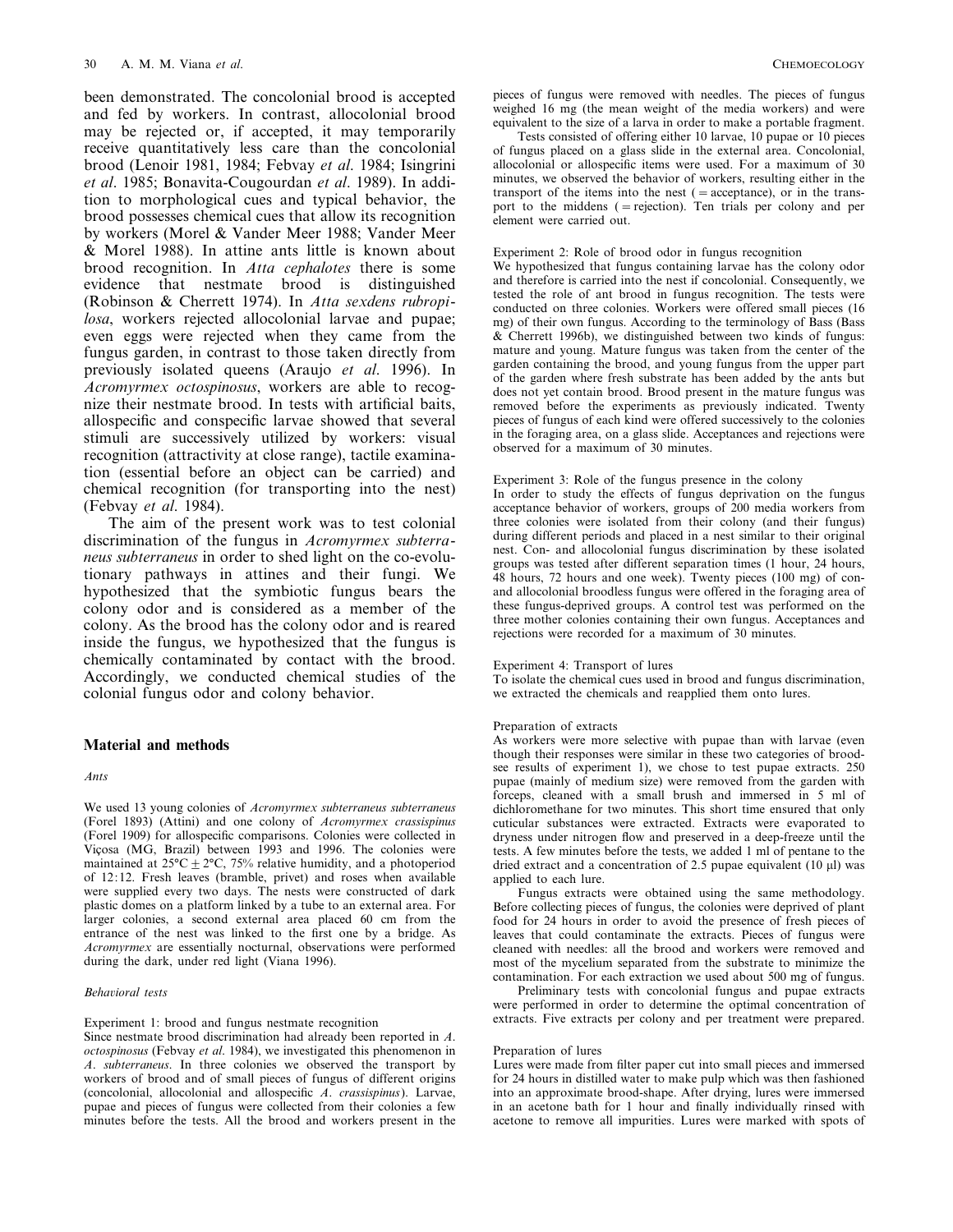water paint, innocuous to the ants. Colors were alternated in order to avoid influencing the ants' choice. Weight of pulp lures was 15 mg. After five minutes of evaporation of the extract or of the solvent on a glass slide, the lures were placed in the external area of the nest and the test began immediately.

## Test of transport

For each experiment we used two colonies and conducted 10 trials per colony. For each test 10 lures of each type of extract were offered for a period of 10 minutes. Two kinds of tests were performed: *extract* vs. *solvent* to measure the attraction potential of the extract and *extract* 1 *vs. extract* 2 to measure the preferences between extracts. We recorded the transports into the nest  $($  = acceptance), transports to the dumping-site or no transport  $($  = rejection). Five replicates were performed per day, for each colony, with one-hour interval between each test.

#### **Statistics**

Results were analyzed using the  $\gamma^2$  test, the Fisher exact test and the Wilcoxon test. Friedman analysis of variance showed that there was no difference between responses of the different tested colonies, which allowed us to pool results for the different colonies.

#### *Chemical analysis*

## Qualitative GC-MS analysis

Extracts were made from fifteen larvae or fifteen pupae (medium size) or 500 mg fungus washed in 1ml of pentane during 10 minutes. Coupling gas chromatography (Varian 3300) and mass spectrometry (NERMAG R10-10C quadrupole) were used for chemical analyses of the samples. The injector was heated to 280°C and the compounds were separated on a 25 m  $\times$  0.32 mm BPX-5 (SGE) non polar capillary column, heated from 100°C to 200°C at 10°C/min and from 200°C to 300°C at 3°C/min.

#### Quantitative GC analysis

Extracts containing fifteen larvae or fifteen pupae or 500 mg fungus washed in 1 ml of pentane for 10 minutes were done for each analysis. We added an external standard (n-pentadecane,  $10^{-5}$  M/l). The dried extracts were diluted in 30  $\mu$ l of pentane, and 2  $\mu$ l were injected to the gas chromatograph (Delsi 300) equipped with a capillary column Chrompack CPSIL 5 WCOT,  $25 \text{ m} \times 0.22 \text{ mm}$ . The temperature was programmed from 100°C to 280°C at 5°C/min (splitless of 15 seconds), with the injector and the detector at 250°C. The surface of each peak was determined by an integrator Enica 21 and was used to calculate the relative proportion of different compounds. Two colonies of *A*. *subterraneus* and one colony of *A*. *crassispinus* were used for quantitative analysis.

## **Statistics**

A Manova was performed on the quantities of different chemical classes after Arcsin (sqrt) transformation for percentages. A discriminant analysis based on the relative proportion of hydrocarbon peaks was made to compare the profiles of the different extracts. Statistica package for Windows was used.

# **Results**

## *Beha*6*ioral tests*

Experiment 1: Transport of concolonial, allocolonial and allospecific fungus and brood

Workers presented different behavior towards the offered elements: 90 to 100% of the concolonial brood and fungus were transported directly into the nest and accepted. Allocolonial elements were treated differently: 40% of the larvae were accepted, but 93% of the pupae and 100% of the fungus were rejected directly to the

dump-site or not transported (Fig. 1). The allospecific items were always rejected. There was no difference in the behavior of the workers towards pupae and fungus (fungus vs. larvae:  $\chi^2 = 8.331$ ,  $P = 0.004$ ; Fungus vs. pupae:  $\chi^2 = 0.553$ ,  $\ddot{P} = 0.457$ ; larvae vs. pupae:  $\chi^2 =$ 3.814,  $P = 0.050$ . Thus, in retrieving tests, the fungus was treated as brood, in particular as pupae.

Experiment 2: Role of brood odor in fungus recognition

The behavior of the workers differed between the concolonial fungus impregnated with brood and that not impregnated (Table 1). The immature fungus, which was not yet in contact with brood, was not accepted by the workers (more 98% of the pieces were rejected). In contrast, mature fungus was accepted, sometimes at 100% (86.7% mean of the pieces for the three tested colonies;  $\chi^2 = 84.5$ ,  $P < 0.001$ ).

Experiment 3: Impact of duration of fungus deprivation on discrimination capacities of the fungus by the workers

In the control experiments (without deprivation), in contrast to experiment 1, all the pieces of fungus (concolonial or allocolonial) were rejected except one (Table 2). After 24 hours of deprivation, the workers of colonies 2 and 3 accepted 100% of con- and allocolonial fungus samples, whereas 48 hours of deprivation were necessary for colony 1 to accept all the different pieces of fungus. It should be mentioned that colonies 2 and 3 were smaller than colony 1.

# Experiment 4: Transport of lures

*Lures with extracts of pupae* (*Fig*. 2). In the control tests (Con/Solvent) the concolonial extract was attractive for the workers (75% acceptance) while lures soaked with solvent were much less transported (15%), (Wilcoxon test,  $Z = 3.92$ ;  $P < 0.001$ ).

Workers were also able to discriminate between concolonial brood and alien odors. Workers transported into the nest significantly more lures soaked with concolonial extracts than lures soaked with allocolonial extracts (Con/Allocol,  $Z = 3.62$ ;  $P < 0.001$ ) and allospecific extracts (Con/Allosp,  $Z = 3.81$ ;  $P < 0.001$ ).



**Fig. 1** Percentage of transport into the nest by the workers when we offered concolonial, allocolonial and allospecific larvae, pupae and pieces of fungus. The different letters (a vs. b vs. c) represent inside each group the significant differences ( $\chi^2$  test), ( $N=30$ ). Differences between groups: \*\*:  $P < 0.01$ ; \*:  $P < 0.05$  ( $\chi^2$  test)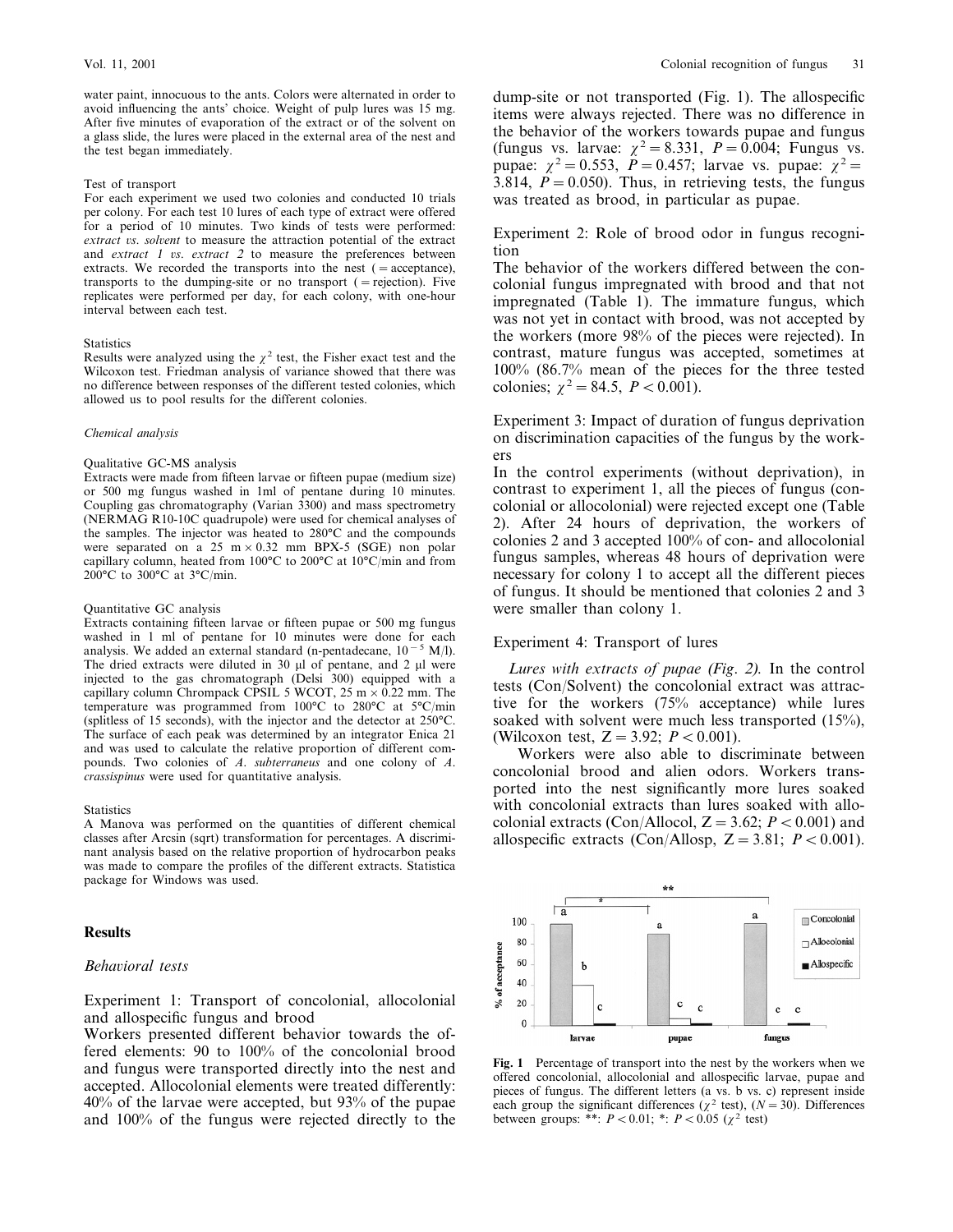**Table 1** Number of pieces of fungus accepted by workers of each tested colony  $(N = 30)$ 

| Type of fungus                                 | Colony | Colony Colony |    | Mean $\%$<br>accepted |
|------------------------------------------------|--------|---------------|----|-----------------------|
| Immature fungus which<br>did not contain brood |        |               |    | 1.67                  |
| Mature fungus which<br>has contain brood       | 12     | 20            | 20 | 86 7                  |

We did not observe a significant difference between the transport into the nest of allocolonial extracts and allospecific extracts when they were offered in competition (Allocol/Allosp,  $Z = 1.59$ ;  $P = 0.11$ ). In this case, the levels of acceptance were  $<$  50%.

When the items were considered globally, the percentage of acceptance of lures soaked with concolonial extracts was greater (84%) than those with allocolonial pupae extracts  $(53\%)$ , with allospecific extract  $(31\%)$  or with solvent  $(15%)$ .

*Lures with extracts of fungus* (*Fig*. 3). Workers of the 2 colonies were able to recognize and discriminate odors of their own fungus. In the control test, we verified a significant difference between the acceptance of lures soaked with concolonial extracts and lures soaked with pure solvent (Con/Solvent,  $Z = 3.72$ ;  $P \lt \theta$ 0.001).

Workers were able to discriminate between concolonial fungus and alien fungus extracts. There was a significant difference between the acceptance of concolonial and allocolonial lures: lures with concolonial fungus extract were more frequently accepted than lures with the allocolonial extract (Con/Allocol,  $Z = 2.95$ ;  $P < 0.01$ ). Workers also discriminated concolonial lures when they were offered together with allospecific ones (Con/Allosp,  $Z = 3.72$ ;  $P < 0.001$ ). There was no difference in the treatment with alien extracts (allocolonial and allospecific extracts) between the response of workers, which rejected (58% and 76% of lures, Allocol/Allosp respectively,  $Z = 1.79$ ;  $P = 0.07$ ).



**Fig. 2** Percentage of acceptance of lures soaked with concolonial pupae extracts (Con); solvent (pentane); allocolonial extracts (Alloc) and allospecific extracts (Allosp). Each group of 2 histograms represents the tested combination, for example: concolonial vs. solvent \*\*\*:  $P < 0.001$ ; NS: non significant difference (Wilcoxon test) ( $N =$ 20)

**Table 2** Number of pieces of fungus transported into the nest (=acceptance) for each tested colony as a function of the time of separation  $(N = 20$  for each test)

| Time of<br>separation | Kind of<br>fungus | Colony | Colony<br>2 | Colony<br>3 | Mean<br>$\frac{0}{0}$ |
|-----------------------|-------------------|--------|-------------|-------------|-----------------------|
| control               | concolonial       |        | $\Omega$    | $\theta$    | 1.67                  |
|                       | allocolonial      | 0      |             |             | $\Omega$              |
| 24 <sub>h</sub>       | concolonial       | 0      | 20          | 20          | 66.7                  |
|                       | allocolonial      | 0      | 20          | 20          | 66.7                  |
| 48 h                  | concolonial       | 20     | 20          | 20          | 100                   |
|                       | allocolonial      | 20     | 20          | 20          | 100                   |
| 72 h                  | concolonial       | 20     | 20          | 20          | 100                   |
|                       | allocolonial      | 20     | 20          | 20          | 100                   |
| One week              | concolonial       | 20     | 20          | 20          | 100                   |
|                       | allocolonial      | 20     | 20          | 20          | 100                   |

Overall, the percentage of acceptance of lures soaked with concolonial fungus extracts was greater (68%) than those soaked with allocolonial fungus extract (38%), with allospecific fungus (28%) or with solvent  $(24%)$ .

## *Chemical analysis*

The qualitative analyses revealed no differences between the two species of *Acromyrmex*, although there were differences in relative proportions of compounds (Table 3, all differences between classes significant with Manova,  $P < 0.001$ ). The chemical profile of larvae was simple, with 14 quantifiable peaks. The major constituents of *A*. *subterraneus* larvae were identified as saturated hydrocarbons from C21 to C35, and four n-alkanes (n-C28, C29, C31, C33) were dominant (total n-alkanes 86.9%). Monomethyl and dimethyl-alkanes were also found (total 8%). *A*. *crassispinus* larvae had exactly the same profile but in different proportions (n-C29, C31 and C33 dominant, total n-alkanes 76.9%).

The chemical profile of pupae was also very simple, with 15 quantifiable peaks. In *A*. *subterraneus*, the majority of compounds were n-alkanes, as for larvae (total 36.8%). Other lipids (fatty acids and one ester) were also found in large quantities in pupae (C16 hexadecanoic acid and ethyl ester, C18 octadecadienoic acid, total 43.7%) (Table 3). *A*. *crassispinus* pupae differed by a lower quantity of these lipids.



**Fig. 3** Percentage of acceptance of lures soaked with homocolonial fungus extracts (Con); solvent (pentane); allocolonial extracts (Alloc) et allospecific extracts (Allosp). Each group of 2 histograms represents the tested combination, for example: concolonial vs. solvent \*\*\*:  $P < 0.001$ ; NS: non significant difference (Wilcoxon test) ( $N =$ 20)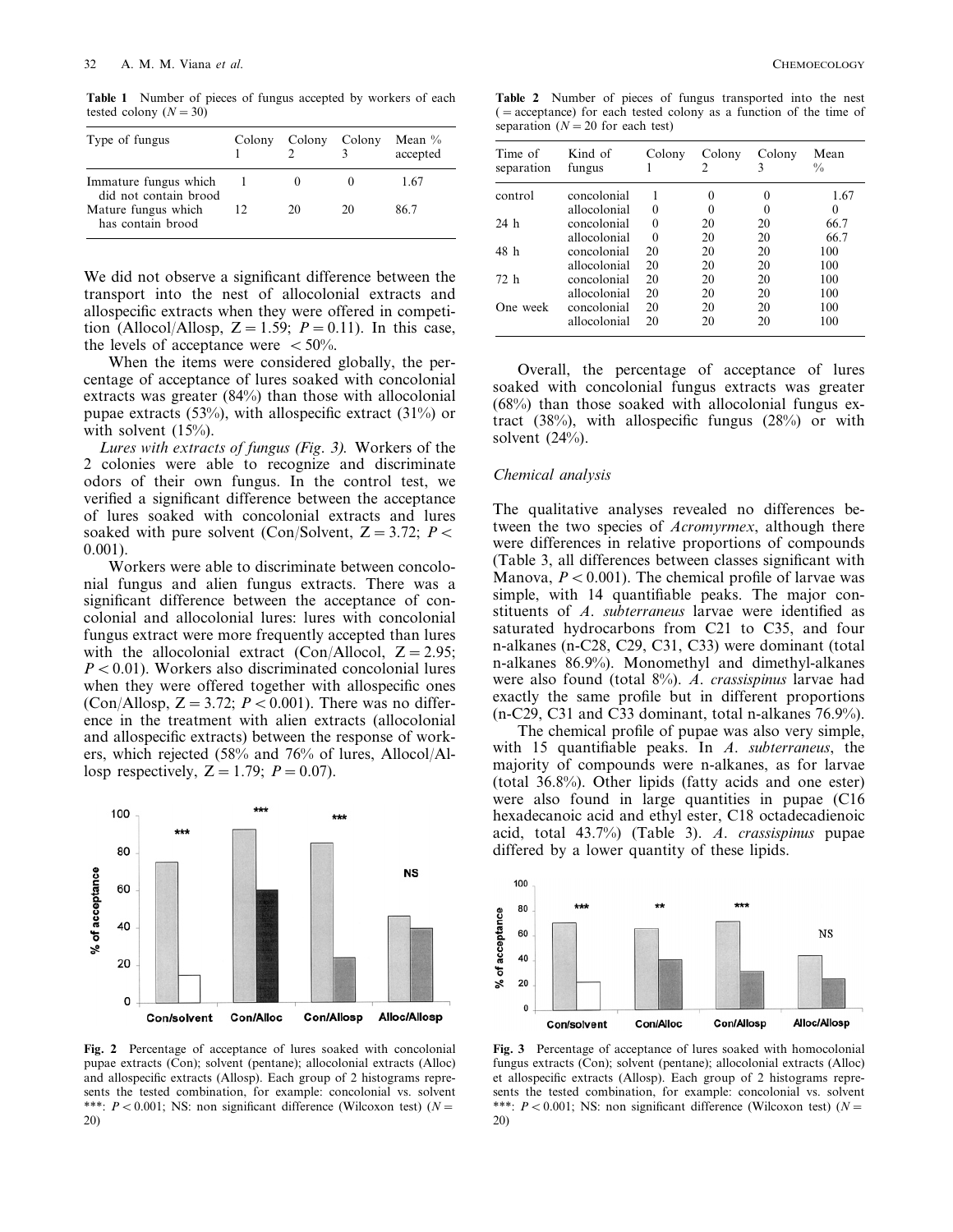**Table 3** Composition of chemical compounds extracted from fungus, larvae and pupae of 2 *Acromyrmex species*. *N*=10 for *A*. *subterraneus* (2 colonies pooled) and 5 for *A. crassispinus*. Manova on chemical classes after Arsn(sqrt) transformation, all differences with *P*<0.001. Total inferior to 100% when some substances were unknown

|                                               | Fungus A. subt |           | Fungus A. crass |           | Larvae $A$ . subt |       | Larvae A. crass |           | Pupae A. subt |               | Pupae A. crass |              |
|-----------------------------------------------|----------------|-----------|-----------------|-----------|-------------------|-------|-----------------|-----------|---------------|---------------|----------------|--------------|
|                                               | mean           | <b>SD</b> | mean            | <b>SD</b> | mean              | SD    | mean            | <b>SD</b> | mean          | SD            | mean           | <b>SD</b>    |
| hexadecanoic acid<br>hexadecanoic ethyl ester | 17.54          | 12.96     | 2.19            | 1.68      |                   |       |                 |           | 23.24<br>5.32 | 12.11<br>2.76 | 2.55<br>2.26   | 1.24<br>0.83 |
| octadecanoic acid<br>octadecadienoic acid     | 11.18          | 12.68     | 4.66            | 2.72      |                   |       |                 |           | 15.12         | 11.40         | 3.26           | 1.16         |
| Total non HC lipids                           | 28.72          | 18.80     | 6.85            | 3.42      | 0.00              |       | 0.00            |           | 43.68         | 1.65          | 8.10           | 0.90         |
| $n-C21$                                       | 0.62           | 0.26      | 0.39            | 0.34      | t                 |       | t               |           |               |               |                |              |
| $n-C23$                                       | 1.06           | 0.46      | 0.94            | 0.46      | t                 |       | t               |           |               |               |                |              |
| $n-C24$                                       | 0.33           | 0.10      | 0.36            | 0.14      | t                 |       | t               |           |               |               |                |              |
| $n-C25$                                       | 2.24           | 1.00      | 3.05            | 0.21      | t                 |       | t               |           |               |               |                |              |
| $n-C26$                                       | 0.17           | 0.09      | 0.41            | 0.09      | $\mathbf{t}$      |       | $\mathbf t$     |           |               |               |                |              |
| $n-C27$                                       | 4.98           | 2.01      | 10.81           | 1.36      | 3.17              | 1.03  | 7.04            | 1.42      | 17.63         | 9.89          | 27.96          | 2.77         |
| $n-C28$                                       | 0.13           | 0.07      | 0.31            | 0.09      | 14.02             | 10.25 | 4.70            | 2.29      |               |               |                |              |
| $n-C29$                                       | 2.64           | 1.86      | 4.20            | 1.83      | 14.72             | 3.57  | 19.49           | 4.99      | 12.54         | 6.44          | 8.68           | 1.37         |
| $n-C30$                                       | 1.15           | 0.64      | 0.50            | 0.03      | 4.37              | 0.77  | 2.59            | 0.41      | 0.80          | 0.39          | 3.31           | 0.88         |
| $n-C31$                                       | 20.49          | 5.97      | 20.07           | 1.09      | 30.53             | 3.12  | 10.25           | 1.30      | 4.23          | 2.07          | 18.37          | 2.37         |
| $n-C32$                                       | 0.19           | 0.14      | 0.26            | 0.11      | 3.79              | 0.87  | 4.25            | 0.82      |               |               |                |              |
| $n-C33$                                       | 7.76           | 6.62      | 8.86            | 3.98      | 14.26             | 2.42  | 20.50           | 2.03      | 1.57          | 0.87          | 8.88           | 1.43         |
| $n-C34$                                       |                |           |                 |           | 0.88              | 0.27  | 3.54            | 0.26      |               |               |                |              |
| $n-C35$                                       | 1.01           | 1.27      | 1.09            | 0.17      | 1.19              | 0.38  | 4.50            | 2.06      |               |               |                |              |
| Total n-alkanes                               | 42.76          | 14.34     | 51.24           | 1.31      | 86.90             | 2.73  | 76.85           | 1.38      | 36.80         | 15.77         | 67.25          | 2.31         |
|                                               |                |           |                 |           |                   |       |                 |           |               |               |                |              |
| 4Me C26                                       | 2.26           | 2.13      | 3.89            | 2.87      |                   |       |                 |           | 1.626         | 0.67          | 4.31           | 0.31         |
| $12 + 14$ Me C28                              | 0.21           | 0.11      | 0.35            | 0.26      |                   |       |                 |           |               |               |                |              |
| 4MeC28                                        | 0.19           | 0.10      | 0.97            | 0.07      |                   |       |                 |           |               |               |                |              |
| $11 + 13 + 15$ Me C29                         | 12.48          | 6.30      | 13.48           | 2.00      |                   |       |                 |           |               |               |                |              |
| $11,15+13,17$ DiMe C29                        | 1.08           | 0.85      | 0.26            | 0.03      |                   |       |                 |           |               |               |                |              |
| $12 + 14$ Me C30                              | 0.52           | 0.49      | 2.14            | 0.49      |                   |       |                 |           |               |               |                |              |
| 4Me C30                                       | 2.10           | 0.70      | 2.58            | 0.72      |                   |       |                 |           |               |               |                |              |
| $11 + 13 + 15$ Me C31                         | 0.88           | 0.45      | 0.66            | 0.07      |                   |       |                 |           | 4.12          | 2.75          | 0.75           | 0.10         |
| $11,15+13,17$ DiMe C31                        | 1.28           | 0.79      | 0.73            | 0.23      | 6.00              | 1.63  | 2.82            | 1.15      | 1.18          | 1.33          | 3.33           | 0.65         |
| 4MeC32                                        | 0.50           | 0.22      | 1.55            | 0.38      | 1.36              | 0.82  | 4.64            | 1.62      |               |               |                |              |
| 4Me C34                                       |                |           |                 |           | 0.63              | 0.19  | 6.75            | 2.64      |               |               |                |              |
| Total branched-alkanes                        | 21.50          | 7.06      | 26.61           | 1.97      | 8.00              | 1.60  | 14.21           | 0.95      | 6.93          | 0.95          | 8.41           | 0.82         |
| docosanal                                     | 2.97           | 1.59      | 5.49            | 7.44      |                   |       |                 |           |               |               |                |              |
| tetracosanal                                  | 0.47           | 0.18      | 0.62            | 0.24      |                   |       |                 |           |               |               |                |              |
| hexacosanal                                   | 0.68           | 0.27      | 0.91            | 0.53      |                   |       |                 |           |               |               |                |              |
| octacosanal                                   | 0.59           | 0.26      | 1.00            | 0.32      |                   |       |                 |           |               |               |                |              |
| triacontanal                                  | 1.41           | 0.56      | 0.84            | 0.26      |                   |       |                 |           |               |               |                |              |
| ? aldehyde                                    | 0.90           | 0.29      | 6.43            | 5.13      |                   |       |                 |           |               |               |                |              |
|                                               | 7.02           | 2.51      | 15.29           | 4.69      | 0.00              |       | 0.00            |           | 0.00          |               | 0.00           |              |
| Total aldehydes                               |                |           |                 |           |                   |       |                 |           |               |               |                |              |
| Total                                         | 100.00         |           | 100.00          |           | 94.90             |       | 91.06           |           | 87.42         |               | 83.75          |              |

The chemical profile of fungus was more complex, with 31 quantifiable peaks. The majority of products were identified as saturated hydrocarbons ranging from n-C21 to C35 as in the larvae extracts (total 42.8 and 51.2% respectively for the 2 species). Monomethyl-C29 and C31 were dominant. Among the other identified compounds we found two fatty acids (hexadecanoic and octadecanoic acids) in variable quantities and long chains saturated aldehydes (C22, C24, C26, C28 and C30, total 7% and 15% respectively for the 2 species) (Table 3).

Since hydrocarbons are generally considered as nestmate recognition cues, we performed a discriminant analysis on the hydrocarbon profiles after recalculation of the importance of each hydrocarbon component related to the total quantity of hydrocarbons. The discriminant analysis presented in Figure 4 showed significant differences among items, colonies and species (globally  $P < 0.001$  and all the differences between groups with  $P < 0.001$ ). The first discriminant variable  $(67.6\%$  of the variance) separated the different items (fungus, larvae and pupae), that have qualitative different dominant hydrocarbons, confirming the data of Table 3. Variable 2 (19.1%) separated larvae from fungus and pupae. Variable 3 (10.5%, not represented graphically) separated the two colonies of *A*. *subterraneus*, indicating different hydrocarbon profiles among the colonies.

# **Discussion**

The transport tests showed that the fungus is considered by the ants as an element of the colony and is accepted or rejected like the concolonial brood, particularly the pupae. This discrimination of the fungus indi-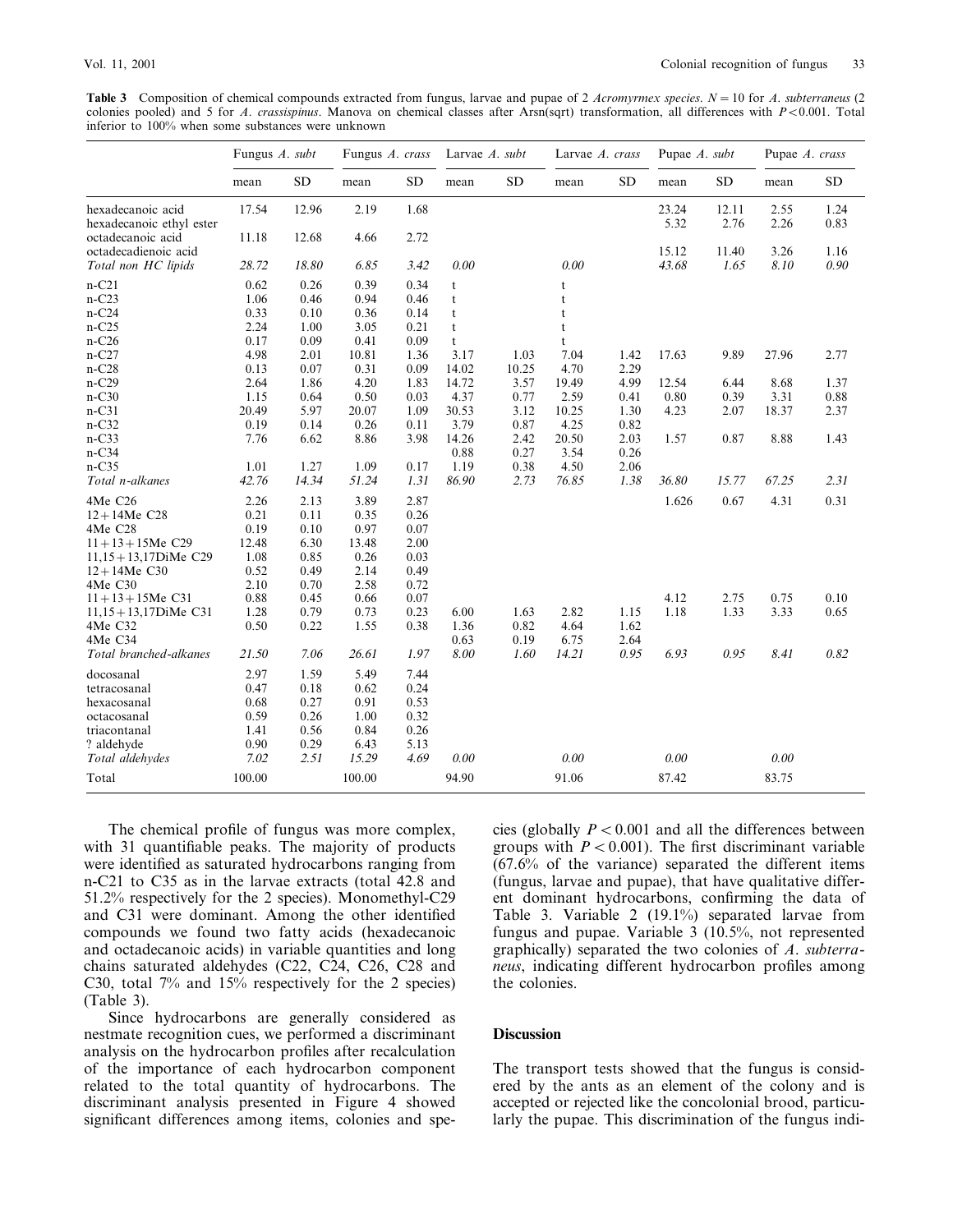

**Fig. 4** Discriminant analysis of hydrocarbons for Pupae (P), Larvae (L) and Fungus (F) of *A*. *subterraneus* colonies 2 and 7 (AS2 and AS7) and *A*. *crassispinus* (AC).  $P < 0.001$ . All the distances between groups are significant with  $P < 0.001$ , including distances between colonies of *A*. *subterraneus* due to root 3. Ellipses are 95% confidence intervals

cates that it bears a chemical signature that is comparable to the colonial odor. This was confirmed by the fact that lures impregnated with pupae or fungus extracts were treated like live items (respectively 84% and 68%) and were accepted in significantly greater proportions as compared to alien or solvent extracts. Moreover, there was a hierarchy in the acceptance of items. Acceptance increased according to the chemical proximity between the tested item and the colony.

The cuticular chemical profile of *A*. *subterraneus* larvae was very simple and was dominated by n-alkanes, with fatty acids in the case of pupae. It is known that ant foragers use chemical cues to retrieve organic matter into the nest, such as fatty acids in seed elaiosomes (Lanza *et al*. 1992; Hughes *et al*. 1994), which may enhance retrieving of pupae as food items. A simple complex of alkanes is common to many ant larvae (*Camponotus* 6*agus*, Bonavita-Cougourdan *et al*. 1989; *Myrmica rubra*, Bagne`res & Morgan 1991; *Lasius niger* and *L*. *sakagamii*, Akino & Yamaoka 1998). The myrmecophile larvae of the butterfly *Maculinea rebeli*, which are retrieved into the *Myrmica* nests by foraging workers bear 90% of n-alkanes on their cuticle (Akino *et al*. 1999). We hypothesize that brood n-alkanes may be a stimulus signal to foragers and initiate retrieving behavior.

The fungus possesses all the ant hydrocarbons and particularly large quantities of n-alkanes, the possible signal for retrieving behavior by foragers. Important quantities of branched methylalkanes were also found (more than 20%). Several authors hypothesized that some methyl-branched hydrocarbons could be particularly involved in intercolonial recognition in ants (Bonavita-Cougourdan *et al*. 1987; Provost *et al*. 1992) and in social wasps (Dani *et al*. 1996; Gamboa *et al*. 1996). This may explain colonial discrimination of the fungus. We also found aldehydes in fungus extracts, which may be metabolites of the plants.

The transport tests of fungus either impregnated or non-impregnated with brood odor showed that the fungus, after contact with the brood, became attractive to the workers. In the younger parts of the fungus, where there is no contact between fungus and brood, the fungus was not attractive and was rejected as an alien element. In the mature parts of the fungus, when the fungus is in contact with the brood, it may acquire the colonial odor because chemical compounds responsible for the colonial odor present on the brood's cuticle should settle on the fungus. In guest- and parasite-host relationships there are two possibilities of acquiring these cues: chemical mimicry, where the organisms synthesize the cues; and camouflage where the cues are actively obtained from the partner (Howard 1993). Mimicry supposes that co-evolution has selected for fungal capacity to biosynthesize the hydrocarbons of the ant. Recent data on phylogenesis of fungus cultivars showed multiple domestication by the attine (Mueller *et al*. 1998), and in this case mimicry should have evolved numerous times, which is improbable. As camouflage requires active behavior by the guest, the simplest explanation is that the fungus may acquire its colonial odor merely by passive contact with the host. Simple contacts with brood are probably sufficient to obtain the ant odor, as has been observed in many guests of the ant colonies (see reviews in Stowe 1988; Dettner & Liepert 1994). It is also possible that workers transmit the colony odor when they chew the leaves before integrating them into the garden; they may regurgitate the content of their postpharyngeal gland, which is known to be a reservoir of colonial odor (Soroker *et al*. 1994; 1995). As in the attine ants the content of the postpharyngeal gland is not known, and as apparently they do not practice trophallaxis, this phenomenon remains to be demonstrated. Complementary experiments are necessary to verify the hypothesis of passive contamination of the fungus with artificial rearing of these fungi in the absence of the symbiotic ant.

There are a few records noting cross-species of cultivation, such as colonies of *Acromyrmex lobicornis or Trachymyrmex urichi*, which adopted the fungus of *Atta cephalotes* when they were deprived of their own fungus (Weber 1982; Stradling & Powell 1986). In the laboratory, we performed successful fungus adoptions between colonies of *Acromyrmex subterraneus* when the recipient colonies had lost their own fungus. The results of the test of transport of fungus by workers separated from their nest (and so their fungus) showed that deprivation of fungus affects the threshold of acceptance of the fungus by the workers. Workers that are deprived of their fungus may adopt an alien fungus. This is primordial for the colony, which cannot survive in the absence of fungus. The threshold of new cultivar fungus acceptance depends on several factors. The time needed to induce acceptance of a new fungus may be shorter for a young, smaller colony (experiment 3). In experiment 3, surprisingly the concolonial fungus was also rejected. This was probably due to the discrimination capacities, which vary according to the polyethism in the colony. The workers in area 2, which was distant from the nest, may be older foragers and have had a higher threshold, as has been shown previously (Viana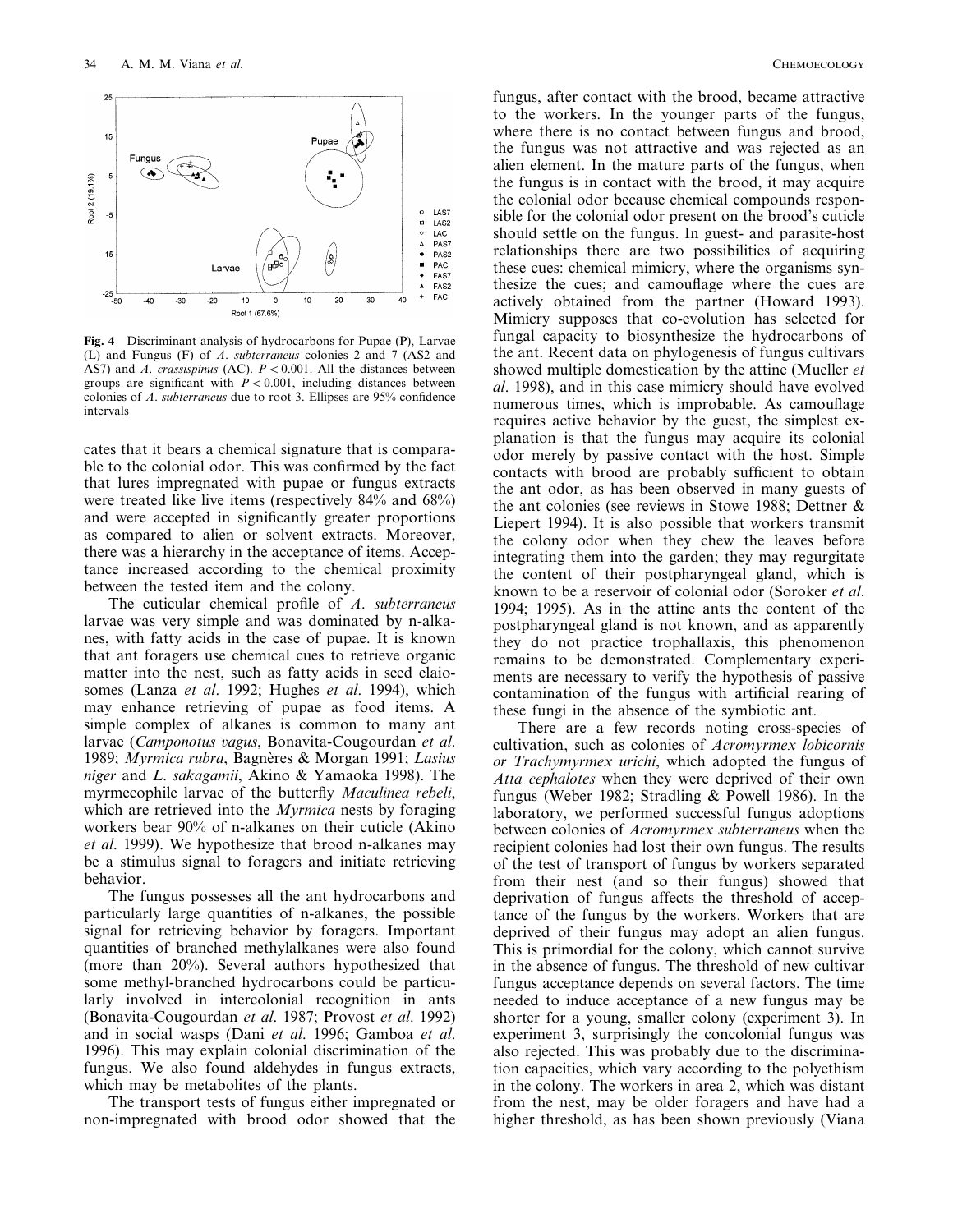1996) (see also nestmate brood discrimination by nurses and foragers in *Ectatomma tuberculatum* (Fénéron & Jaisson 1992). The age or the size of the colony (and consequently the volume of fungus) seems to influence the duration of deprivation needed to modify the acceptance threshold of the offered fungus. We hypothesize that when the colonies grow, they become closed and selective. In *Atta sexdens rubropilosa*, the larger the fungus volume and the greater the number of workers, the more selective the recognition system becomes. This suggests the existence of a learning process associated with the acquisition and formation of the colonial odor (Bento 1993).

The selective advantage of the ability to discriminate between fungi offers a safety mechanism. As there are several species of fungi cultivated by the attines, it is possible that the discrimination by workers is necessary to prevent contamination by another species, which could induce a competition between the two fungi and thus decrease their fitness. Larvae are particularly vulnerable to coprophilous or saprophytic fungi (Wilson 1971). Recently, garden parasites belonging to the microfungus *Escovopsis* were discovered. These are highly virulent and have the potential for rapid devastation of ant gardens, leading to colony mortality. The parasite is more prevalent in evolved ant lineages like *Acromyrmex* and *Atta*, which cultivate asexual clones (Currie *et al*. 1999a). The reaction towards intruders must be very fast as they will be rapidly impregnated with the colonial odor and become ''invisible'' to the ant workers. The simplest way to prevent intrusion of fungus competitors is to reject immediately any item that does not bear the exact colonial odor.

# **Acknowledgements**

This work was supported by a CAPES/COFECUB grant to Terezinha M. C. Della Lucia, Christine Errard, Ana M.M. Viana and Alain Lenoir and a CAPES grant to Ana M.M. Viana. We thank Abraham Hefetz for critical reading which greatly improved the manuscript and Naomi Paz for editorial assistance.

# **References**

- Akino T, Knapp JJ, Thomas JA, Elmes GW (1999) Chemical mimicry and host specificity in the butterfly *Maculinea rebeli*, a social parasite of *Myrmica* ant colonies. Proc R Soc London B 266:1419–1426
- Akino T, Yamaoka R (1998) Chemical mimicry in the root aphid parasitoid *Paralipsis eikoae* Yasumatsu (Hymenoptera: Aphidiidae) of the aphid attending ant *Lasius sakagamii* Yamauchi & Hayashida (Hymenoptera: Formicidae). Chemoecology 8:153– 161
- Araujo MS, Della Lucia TMC, Araujo FS, Bento JMS (1996) Discriminacao da prole por operarias companheiras de ninho em *Atta sexdens rubropilosa* Forel, 1908 (Hymenoptera, Formicidae). Rev Bras Entomol 40:101–104
- Bagnères AG, Morgan ED (1991) The postpharyngeal glands and the cuticle of Formicidae contain the same characteristic hydrocarbons. Experientia 47:106–111
- Bass M, Cherrett JM (1994) The role of leaf-cutting ant workers (Hymenoptera: Formicidae) in fungus garden maintenance. Ecol Entomol 19:215–220
- Bass M, Cherrett JM (1996a) Leaf-cutting ants (Formicidae, Attini) prune their fungus to increase and direct its productivity. Funct Ecol 10:55–61
- Bass M, Cherrett JM (1996b) Fungus garden structure in the leaf-cutting ant *Atta sexdens* (Formicidae, Attini). Symbiosis 21:9–24
- Bento JMS (1993) Condicoes climaticas para o vol nupcial e reconhecimento dos individuos em *Atta sexdens rubropilosa*. M.S. Thesis Universidade Federal de Vicosa,
- Bonavita-Cougourdan A, Clément JL, Lange C (1989) The role of cuticular hydrocarbons in recognition of larvae by workers of the ant *Camponotus* vagus: changes in the chemical signature in response to social environment (Hymenoptera: Formicidae). Sociobiology 16:49–74
- Bonavita-Cougourdan A, Clément J-L, Lange C (1987) Nestmate recognition: the role of cuticular hydrocarbons in the ant *Camponotus* vagus Scop. J Entomol Sc 22:1-10
- Currie CR, Mueller UG, Malloch D (1999a) The agricultural pathology of ant fungus gardens. Proc Natl Acad Sci USA 96: 7798– 2002
- Currie CR, Scott JA, Summerbell RC, Malloch D (1999b) Fungusgrowing ants use antibiotic-producing bacteria to control garden parasites. Nature 398:701–704
- Dani FR, Fratini S, Turillazzi S (1996) Behavioural evidence for the involvement of Dufour's gland secretion in nestmate recognition in the social wasp *Polistes dominulus* (Hymenoptera: Vespidae). Behav Ecol Sociobiol 38:311–319
- Dettner K, Liepert C (1994) Chemical mimicry and camouflage. Ann Rev Entomol 39:129–154
- Febvay G, Mallet F, Kermarrec A (1984) Attractivité du couvain et comportement des ouvrières de la fourmi Attine *Acromyrmex octospinosus* (Reich) (Hym. Formicidae). Actes Coll Insectes Sociaux 1:79–86
- Fénéron R, Jaisson P (1992) Nestmate-brood recognition among workers of different social status in *Ectatomma tuberculatum* Olivier (Formicidae, Ponerinae). Behav Processes 27:45–52
- Gamboa GJ, Grudzien TA, Espelie KE, Bura EA (1996) Kin recognition in social wasps: combining chemical and behavioural evidence. Anim Behav 51:625–629
- Hölldobler B, Wilson EO (1990) The Ants. Cambridge: The Belknap Press
- Howard RW (1993) Cuticular hydrocarbons and chemical communication. Pp 179–226. *in* Stanley-Samuelson DW, Nelson DR (eds) Insect Lipids: Chemistry, Biochemistry and Biology. Univ. Nebraska Press, Omaha
- Hughes L, Westoby M, Jurado E (1994) Convergence of elaisomes and insect prey: evidence from ant foraging behavior and fatty acid composition. Funct Ecol 87:358–365
- Isingrini M, Lenoir A, Jaisson P (1985) Preimaginal learning as a basis of colony-brood recognition in the ant *Cataglyphis cursor*. Proc Natl Acad Sci USA 827:8545–8547
- Lanza J, Schmitt MA, Awad AB (1992) Comparative chemistry of elaiosomes of three species of *Trillium*. J Chem Ecol 187:209– 221
- Lenoir A (1981) Brood retrieving in the ant *Lasius niger* L. Sociobiology 6:153–178
- Lenoir A (1984) Brood-colony recognition in *Cataglyphis cursor* worker ants (Hym. Form.). Anim Behav 32:942–944
- Lenoir A, Fresneau D, Errard C, Hefetz A (1999) The individuality and the colonial identity in ants: the emergence of the social representation concept. Pp 219–237 *in* C Detrain, JL Deneubourg, J Pasteels (eds.) Information Processing in Social Insects. Basel: Birkhauser Verlag
- Lorenzi MC, Bagnères A-G, Clément J-L (1996) The role of cuticular hydrocarbons in social insects: is it the same in paper wasps? Pp 178–189 *in* S Turillazzi, MJ West-Eberhard (eds.) Natural History and Evolution of Paper Wasps. Oxford: Oxford University Press
- Morel L, Vander Meer RK (1988) Do ant brood pheromones exist? Ann Entomol Soc Am 817:705–710
- Mueller UG, Rehner SA, Schultz TR (1998) The evolution of agriculture in ants. Science 281:2034–2038